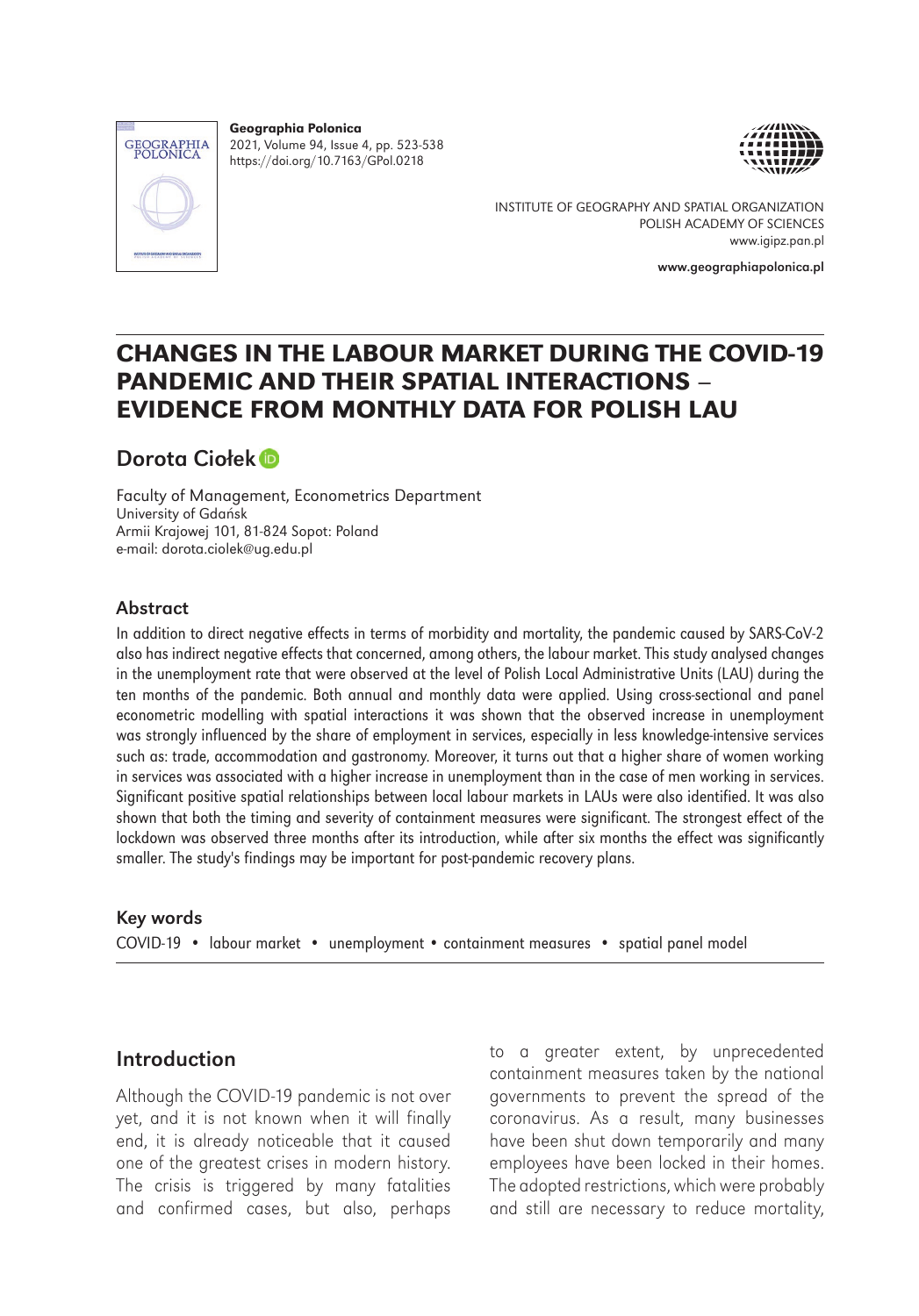have contributed to significant damage to the economy and society. The reports prepared by World Bank (Annual Report, 2020), OECD (2020a, 2020b) as well as European Commission (ESPON, 2020) provide some insight into the current global situation. We observe a growing body of research studies aimed at analysing and simulating the effects of the COVID-19 epidemic in various quantitative models (Buera et al., 2020; Eichenbaum et al., 2020; Faria-e-Castro, 2021; Guerrieri et al., 2020; Kaplan et al., 2020; among others).

The fact is that while the access to official statistical data on the various variables is still limited, it is difficult to quantify the exact magnitude of the impact of containment measures on GDP growth, but is clear that they imply sharp contractions in the level of output, household spending, corporate investment and international trade (OECD, 2020a). Notwithstanding, obtaining a better understanding of the distribution of the effects of the COVID-19 crisis is crucial to designing policy responses to sectors, enterprises as well as individuals most affected by the crisis (Adams-Prassl et al., 2020).

One of the areas that has been severely affected during the pandemic is the labour market, with noticeable increases in unemployment in most countries. The paper contributes to the literature on the impact of economic downturns on labour market outcomes (e.g., Christiano et al., 2015; Hoynes et al., 2012). Hitherto, the economic crisis was most often started with a decline in demand and production, which, with a certain delay, led to a decline in employment and an increase in unemployment. It seems that the current pandemic crisis significantly accelerated this process and changes in the labour market were taking place very rapidly. It seems that only the governments' intervention in the form of special subsidy solutions could to some extent inhibit the process. A report presenting the impact of the pandemic on unemployment in the USA, prepared by the Congressional Research Service (2021), stated that in the United States "the unemployment rate has

reached an unprecedented level that has not been observed since data collection began in 1948". The consequences for the labour market have been, and still are, of various types, including: employed people are losing their jobs, hiring new employees were cancelled or frozen, unemployed people stop looking for a job for family reasons, employed people could reduce working hours or simply stopped working for a time (EUROSTAT, 2021). Indubitably, it largely depends on the character of the job and the possibility of working at home (Dingel & Neiman, 2020). It is noted that workers most hit by the COVID crisis, such as young, low skilled, workers in accommodation and food sectors are often overrepresented in the low income group (Alon et al., 2020; EUROSTAT, 2020). The fact that the lockdown concerned not only working people, but also children and adolescents was also of great importance. This massively increased families' childcare needs during working hours. Moreover, bearing in mind that women have taken on a larger share of the extra childcare duties during the lockdown than men (Alon et al., 2020), this had a significant impact on the observed changes in the labour market.

Many researchers are trying to answer the question of how much the labour market has been affected by the COVID-19 pandemic, what were the factors that led to different countries / regions being affected to varying degrees (Adams-Prassl et al., 2020; Alfaro et al., 2020; Bartik et al., 2020; Cajner et al., 2020; Carvalho et al., 2020; Coibion et al., 2020; Kahn et al., 2020; among others). The rise in unemployment affected different sectors to varying degrees (Kapička & Rupert, 2020) and has not been equal across countries. While in many countries unemployment rates have risen the fastest since they began to be recorded (Adams-Prassl et al., 2020; Congressional Research Service, 2021), in countries that have experienced a transformation from a centrally planned economy to a market economy, the changes currently observed do not appear to be so terrifying. Countries such as the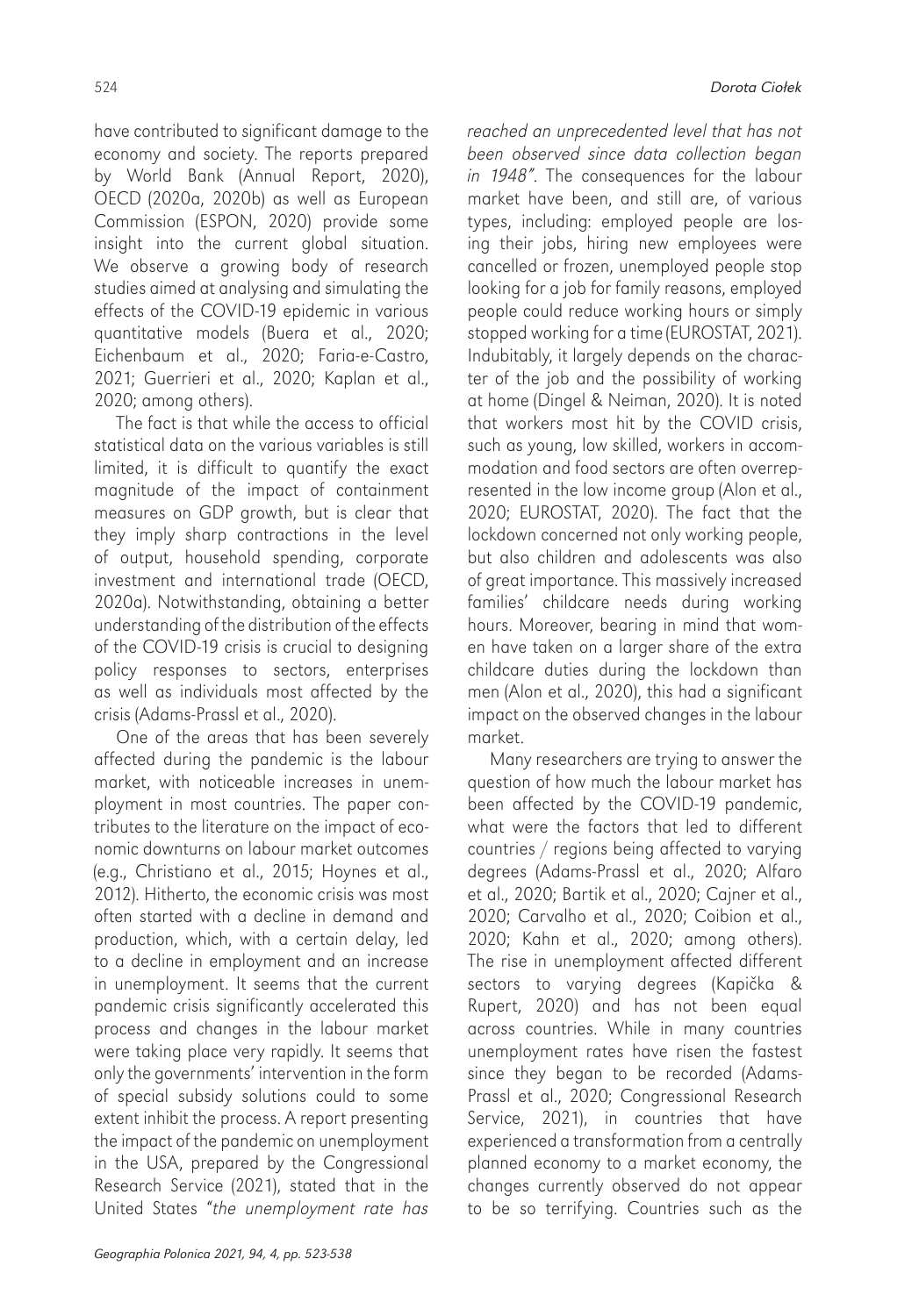CEE countries, including Poland, experienced dramatic changes during the last decade of the 20th century. Moreover, the increases in unemployment that are currently observed there do not seem to be as high as reported and predicted by international institutions (ILO, 2021). The question arises as to what influenced this nature of the changes in labour markets in the CEE countries.

Additionally, as the OECD study (2020b), highlighted, different factors including region's exposure to tradable sectors, its exposure to global value chains and its specialisation, such as tourism, could be crucial. As pointed "The regional and local impact of the crisis is highly asymmetric within countries. Some regions, particularly the more vulnerable ones, such as deprived urban areas, have been harder hit than others. Certain vulnerable populations, too, have been more affected. In economic terms, the impact of the crisis is differing across regions, at least in its initial stages. Differentiating factors include a region's exposure to tradable sectors, its exposure to global value chains and its specialisation, such as tourism" (OECD, 2020b: 4). This means that regional and local labour markets can differ significantly. Finally, it should be emphasized that the changes in the labour market depended on the relative severity of the containment measures implemented by the economies.

The first studies are already appearing analysing the regional differentiation of the impact of pandemics and containment measures on local labour markets (Juranek et al., 2020; Meinen & Serafini, 2021). The results show that the sensitivity of the labour market depends primarily on the interaction between government containment measures, sectoral structure and trade linkages more than the spread of infections. However, it seems that the spatial interactions between regions in the changes in local labour markets caused by the pandemic have not been sufficiently analysed up to now. And yet, especially when relatively small units of spatial aggregation are investigated, where the links between

local labour markets could be quite strong, the impact of what is happening in neighbouring units may be significant.

It should be noted that the analyses of changes in regional/local labour markets with spatial interactions had already been conducted. For example, Patacchini and Zenou (2007) analysed the spatial dimension of local regional labour markets in Great Britain using a simple dynamic model that explains the spatial correlation between unemployment rates. They showed a significant spatial dependence that has been growing over time and characterized by a low distance decay. Similarly, Semerikova (2015) presented a study of spatial spillover effects of the regional unemployment in Germany at the NUTS 3 level, using both spatial crosssectional and spatial-tempral econometric models. While, Kivi (2019) presented modelling with the use of spatial econometrics tools for the relationship between all regional labour markets in the European Union at the NUTS 2 level. It should also be noted that modelling of spatial dependencies on the labour market in Polish LUAs was introduced by Pośpiech (2016). Two basic spatial models were taken into account there: the spatial error model and the spatial delay model.

The presented article is intended to fill the identified research gap by considering spatial interdependencies in researching the response of the local labour markets to the crisis caused by the COVID-19 pandemic. In particular, the aim of the presented study was to answer the following research questions:

- 1. Is what is observed at the level of the whole country confirmed when we look at the situation on local labour markets?
- 2. Was the sectoral structure of employment important?
- 3. Was the share of women and men in employment in various sectors (especially services) significant?
- 4. Did the moment imposing and severity of the containment measures matter?
- 5. When analysing the effects of a pandemic onlocal labour markets, isthere a significant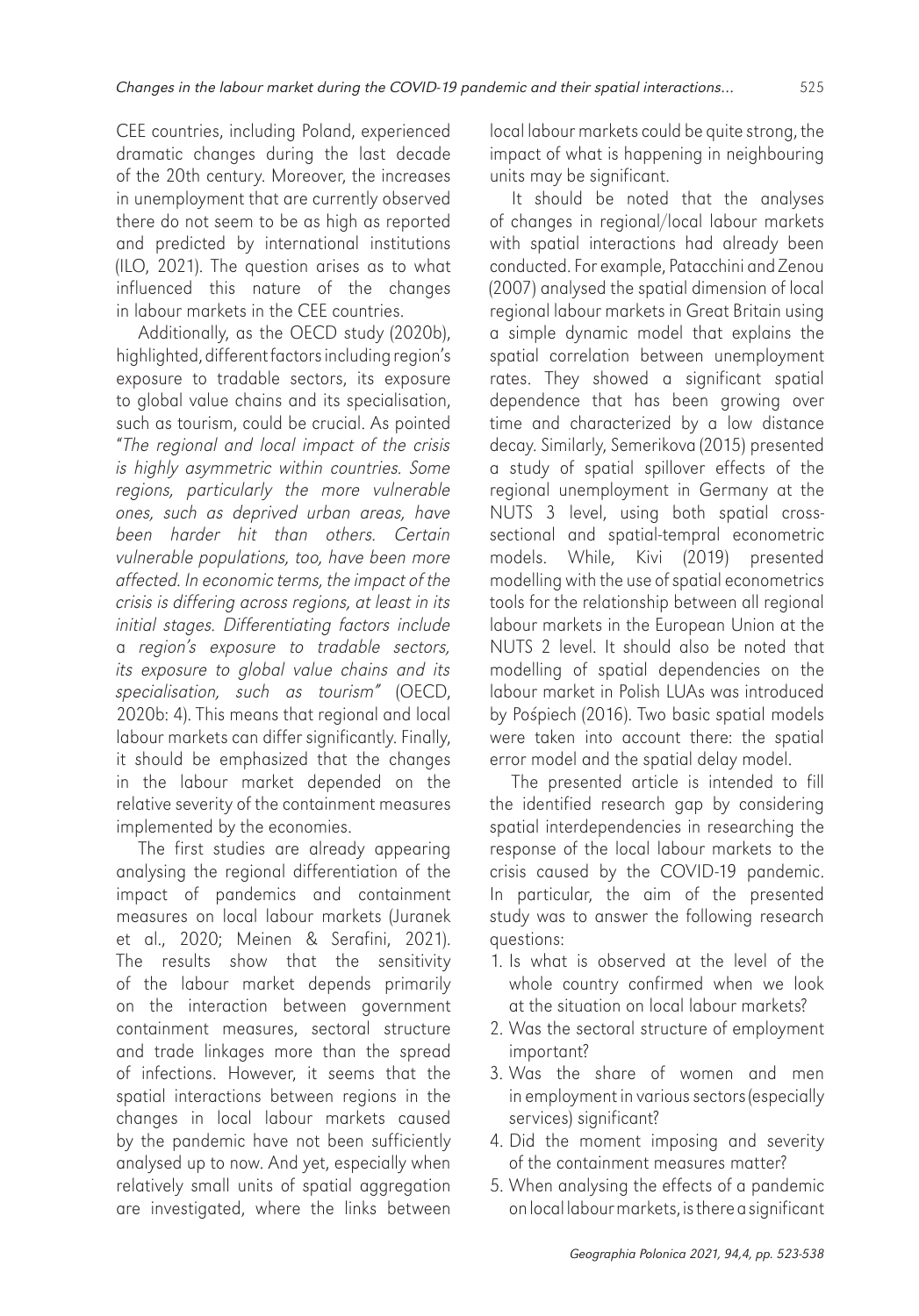importance of interdependence between local units?

Using the most recent statistical data (for January 2021) on the level of unemployment in Polish Local Administrative Units (LAU), an econometric analysis was made of the impact of the employment structure, LAU's type and other characteristics on the change in the registered unemployment rate over the last year (year of pandemic). Since many interrelations take place between LAUs, which are relatively small objects, in the econometric models the spatial interactions in the form of spatial auto- -regression and spatial autocorrelation oferror were considered.

## Data and methods

At the time of the analysis, data on the level of the registered unemployment rate at the end ofJanuary 2021 was available. Therefore, it was possible to capture the impact of ten months of the pandemic and the related containment measures. Statistics Poland (the main provider of public statistics) published monthly data on the unemployment rate and the number of unemployed men and women in all 380 Polish LAUs. Unfortunately, as the information on the number of economically active men and women is available only for NUTS 2 regions, the monthly unemployment rate by gender LAUs is unknown. Therefore, it was not possible to conduct separate analyses for changes in the unemployment rate of women and men. The analysed variable was the yearly change of total unemployment rate. The regression analysis of such a variable was carried out both in the cross-sectional approach for the change in the unemployment rate in January 2021 compared to January 2020 and in the spatio-temporal approach for the period from March 2020 to January 2021 (ten months of the pandemic). In both cases, the dependent variable was the change in the given month of the pandemic compared to the corresponding month of the previous year.

The main explanatory factors were the ratios of employment in the main sectors of the economy: agriculture, industry and construction, total services. Furthermore, the last one was divided into less knowledge intensive services (LKIS) and knowledge intensive services (KIS). Both the ratios of women and men employed in these sectors was taken into account. The need to distinguish the LKIS and KIS sectors is related to the fact that the service sectors suffered to a different extent. The report of the International Labour Organization (ILO, 2021) identified hard-hit sectors as: accommodation and food services, arts and culture, retail, and construction. In the world economy, after three quarters of 2020, massive job losses were recorded in the above sectors, while in contrast, there was the positive job growth evident in a number of higher skilled services sectors.

Obviously, the specificity of individual LAUs was also taken into account in the regression explaining the change in the unemployment rate. The dummies were defined for big cities, that in Poland can be interpreted as local metropolises (13), units with medium-sized cities (53), while units with small towns or rural areas (314) were included as a reference group. The models based on panel data also took into account individual effects for LAUs. Due to the set goals in order to simplify the analysis and make the results more unambiguous, a number of other factors that could potentially have an impact on the observed changes in unemployment rates were not taken into account.

One of the objectives was to check how the registered unemployment rate was affected by the moment of introducing containment measures and their severity for the society. For this purpose, there was used the measure proposed by the Blovatnik School of Government at the University of Oxford analysed by so-called the COVID-19 Government Response Tracker. The proposed index collects publicly available information on 19 indicators of government responses. Eight of the policy indicators record information on containment and closure policies, such as school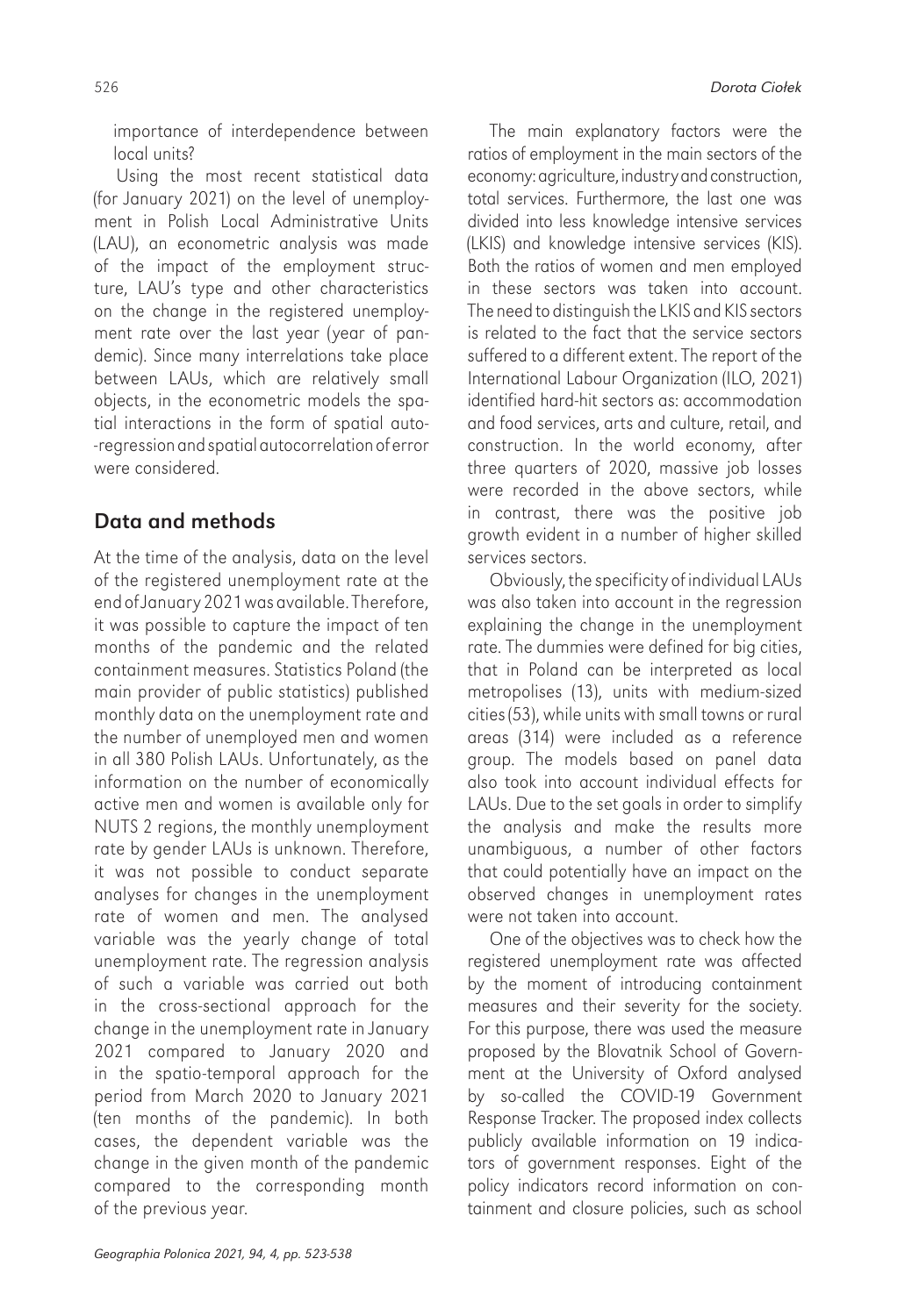closures and restrictions in movement. Four of the indicators record economic policies, such as income support to citizens or provision of foreign aid. Seven of the indicators record health system policies such as the COVID-19 testing regime, emergency investments into healthcare and most recently, vaccination policies (Hale et al., 2021). The final index is given as a daily observed number from 1 to 100 reflecting the level of government action in preventing the spread of the coronavirus. The values of this index for Poland in the period from Mar 1, 2020 to the end of Jan 2021 are presented in Figure 1

It can be seen that the reaction of the Polish government was quite restrictive at the very beginning of the pandemic, while later it was rather related to the subsequent waves of the pandemic, which occurred in this part of Europe with a certain delay compared to the countries of Southern and Western Europe. As the analysis is conducted for regional data, it would seem justified to include regionalization of containment measures. However, it should be clarified that this regionalization in Poland lasted for a very

short time and should not be significant for the observed changes on the labour market, therefore the strength of containment measures were assumed to be the same for all  $|A|$ s.

The spatio-temporal econometric analysis, the purpose of which was to examine how the strength of containment measures influenced the changes in unemployment, was carried out for monthly data. A variable named lockdown was defined as the containment measures representation, the value of which was equal to the average of the original values in a given month. As it can be expected that the introduction of restrictions in a given month brought effects not in that month, but rather in next periods, in following model specifications the lockdown variable was taken into account as subsequent lags.

Apart from presenting the changes in the unemployment rate in Polish LAUs observed in the analysed period on the maps, the spatial autocorrelation of the variable was also examined. For this purpose the Moran's I statistic as well as the Local Indicator of Spatial Association (LISA) proposed



Figure 1. The strength of containment measures against the COVID-19 pandemic in Poland (from March 1, 2020 to January 31, 2021) – index ranges from 0 to 100

Source: COVID-19 Government Response Tracker, [https://www.bsg.ox.ac.uk/research/research-projects/](https://www.bsg.ox.ac.uk/research/research-projects/covid-19-government-response-tracker#data) [covid-19-government-response-tracker#data.](https://www.bsg.ox.ac.uk/research/research-projects/covid-19-government-response-tracker#data)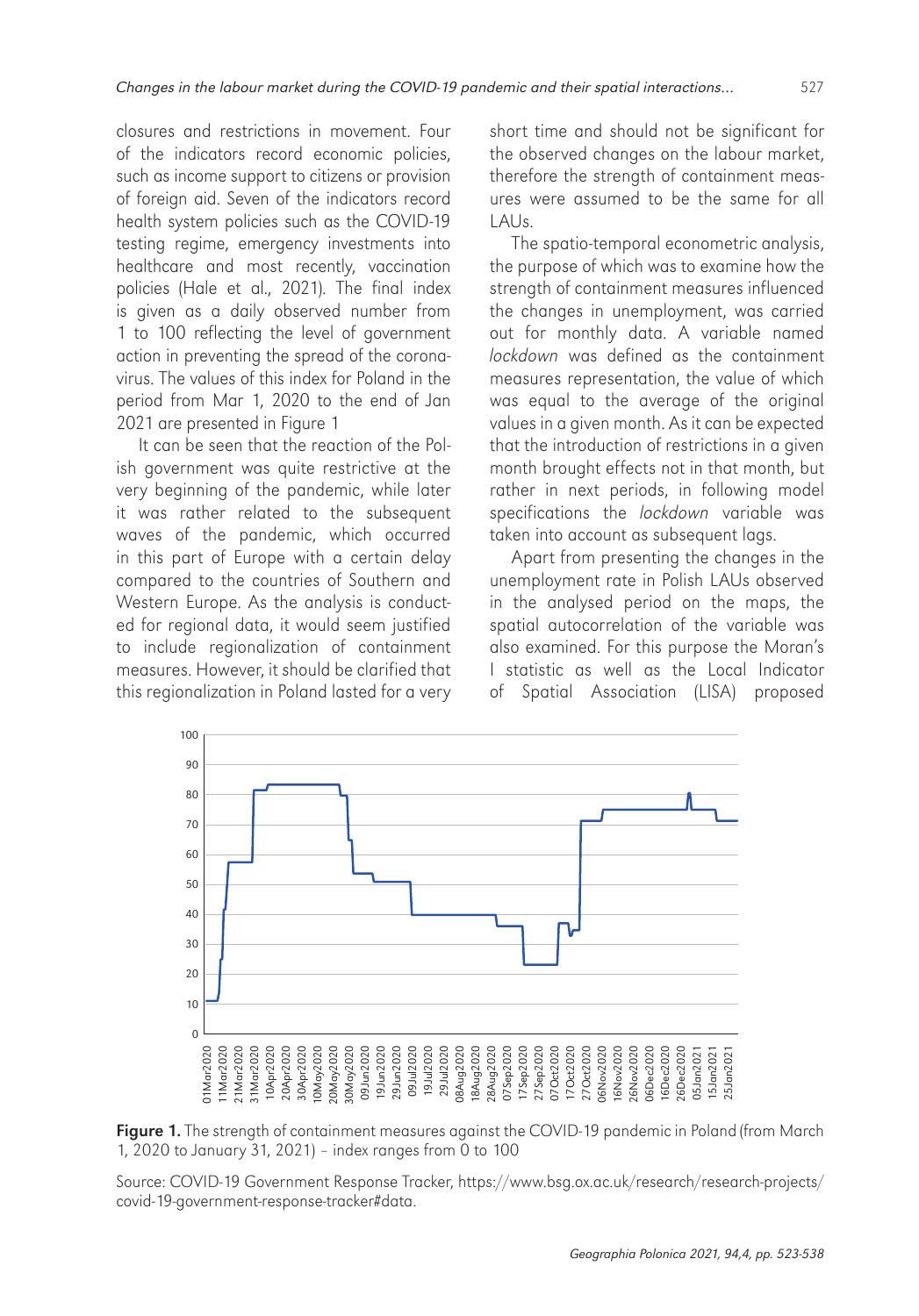by Anselin (1995) were implemented. One of the advantages of the LISA statistics is the ability to identify areas in which spatial correlation for the analysed variable is statistically significant. Moreover, it is possible to indicate where this relationship is positive and where it is negative.

The final step of the study was the econometric modelling with the use of spatial analysis tools. These spatial interdependencies can be of three types (Anselin, 1988; Anselin et al., 1996; Elhorst, 2014; LaSage & Pace, 2009):

- spatial autoregression (SAR model) the change in the unemployment rate in a given unit depended on the change in the unemployment rate in neighbouring units,
- spatial error autocorrelation (SEM model) – random factors from neighbouring locations influenced the change in the unemployment rate in a given unit,
- spatial spillover effect (SLX model) the change in the unemployment rate in a given unit depended on exogenous factors in neighbouring units.

Analysing the spatial relationships between regions, more than one type of interaction can be included in the model at the same time. Taking into account all three interactions in practice leads to the so-called General Nesting Spatial Model (GNSM) (Elhorst, 2014), which is an unidentifiable model due to too many parameters to be estimated. The simultaneous consideration of spatial autoregression and the influence of exogenous variables from neighbouring areas leads to the so-called Spatial Durbin Model (SDM). While taking into account the spatial autoregression of the endogenous variable and the spatial autocorrelation of error gives the so-called Spatial Durbin Error Model (SDEM).

The key in this type of analysis is to adopt an appropriate tool reflecting the relative position of units in relation to each other. In the present study, a spatial weight matrix was defined as 1st order contiguity queen matrix.

The selection of the best spatial model in our analysis was made on the basis of the results of the Wald test of spatial terms as well as the values of the Akaike's information criterion (AIC). On this basis, it turned out that the SEM model is the best specification for the cross-sectional analysis. In each case, the model that takes into account, apart from spatial autoregression or spatial autocorrelation, the values of exogenous variables from neighbouring regions, turned out to be less appropriate. Hence, the applied cross-sectional regression can be written as follows:

$$
y_i = \beta_0 + \beta X + u_i
$$
  
\n
$$
u_i = \lambda W u_i + \varepsilon_i
$$
  
\n
$$
\varepsilon_i \sim N(0, \sigma^2 I) \qquad i = 1, ..., 380
$$
 (1)

where:

- $y_i$  is the change in the unemployment rate from Jun 2020 to Jun 2021 in the *i-th unit*,
- *X* are exogenous explanatory variables (including the sectoral shares in employment),
- *W* the common border spatial weight matrix,
- $\lambda$  the spatial error autocorrelation parameter,
- *ε* the i.i.d. disturbances.

Using the same criteria, the optimal spatial model was selected for the spatio-temporal analysis and the testing procedure was in line with that proposed by Elhorst (2014) and Baltagi et al. (2003). The exogenous factors from neighbouring locations turned out not to be statistically significant for changes in the unemployment rate. Finally, for ten monthly observations from March 2020 to Jun 2021 for 380 LAUs, the model of spatial error autocorrelation was applied with the variable illustrating the periods and the severity of containment measures:

$$
y_{it} = \beta_0 + \beta \mathbf{X} + \theta \operatorname{lockdown}_t + c_i + u_{it}
$$
  
\n
$$
u_{it} = \lambda \mathbf{W} u_{it} + \varepsilon_{it}
$$
  
\n
$$
\varepsilon_{it} \sim N(0, \sigma^2 I) \quad i = 1, ..., 380 \quad t = 1, ..., 10 \quad (2)
$$

where:

*θ* – parameter reflecting the impact of applied containment measures in a given month,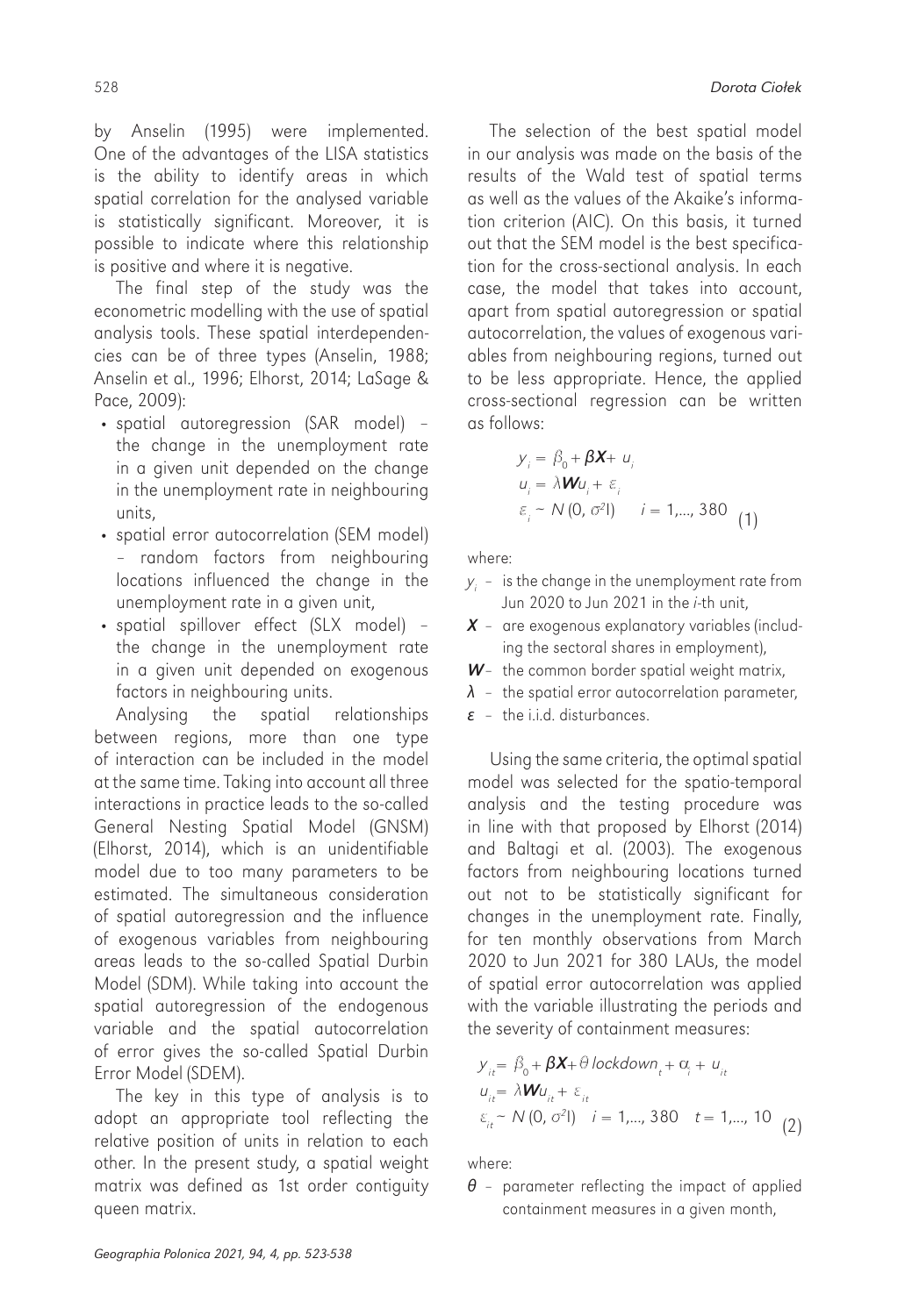- *λ* the spatial error autocorrelation parameter,
- $\alpha$  individual effects for the i-th LAU.

In order to check whether individual effects should be considered as fixed effects or as random effects, the Hausman test adapted to the spatial panel model was used.

### Results

Just like most countries affected by the COVID-19 pandemic, Poland has experienced an increase in the unemployment rate. However, these changes were not the same in all regions. Figure 2 illustrates the changes observed in all 380 LAUs in the period from Jan 2020 to the end of Jan 2021. It turns out that there were also units where there was a slight decrease in the unemployment rate, but it was only 15 units, while for 16 units the increase was higher than 2 percentage points.

It is noted that the largest increases in unemployment were recorded in the northern and western parts of Poland. This concerned the units closest to the Baltic Sea, where the tourism sector is of significant economic importance, as well as those closest to the Polish-German border. However, significant increases in unemployment were also recorded in Upper Silesia, where industry prevails. The central and eastern part of Poland was the least affected, where the agricultural sector is still of significant importance.

The Moran's I statistic was determined assuming a spatial weight matrix was defined as 1st order contiguity matrix. The value of the statistics was , which is not very high, although statistically significant.

Figure 3 shows the LISA values that confirm the significance of the spatial autocorrelation of changes in the unemployment rate only



Figure 2. Changes in the registered unemployment rate in the period from Jan 2020 to Jan 2021 in Polish LAUs (p.p.)

Source: Author's calculations based on data from Statistics Poland, <https://stat.gov.pl/en/>.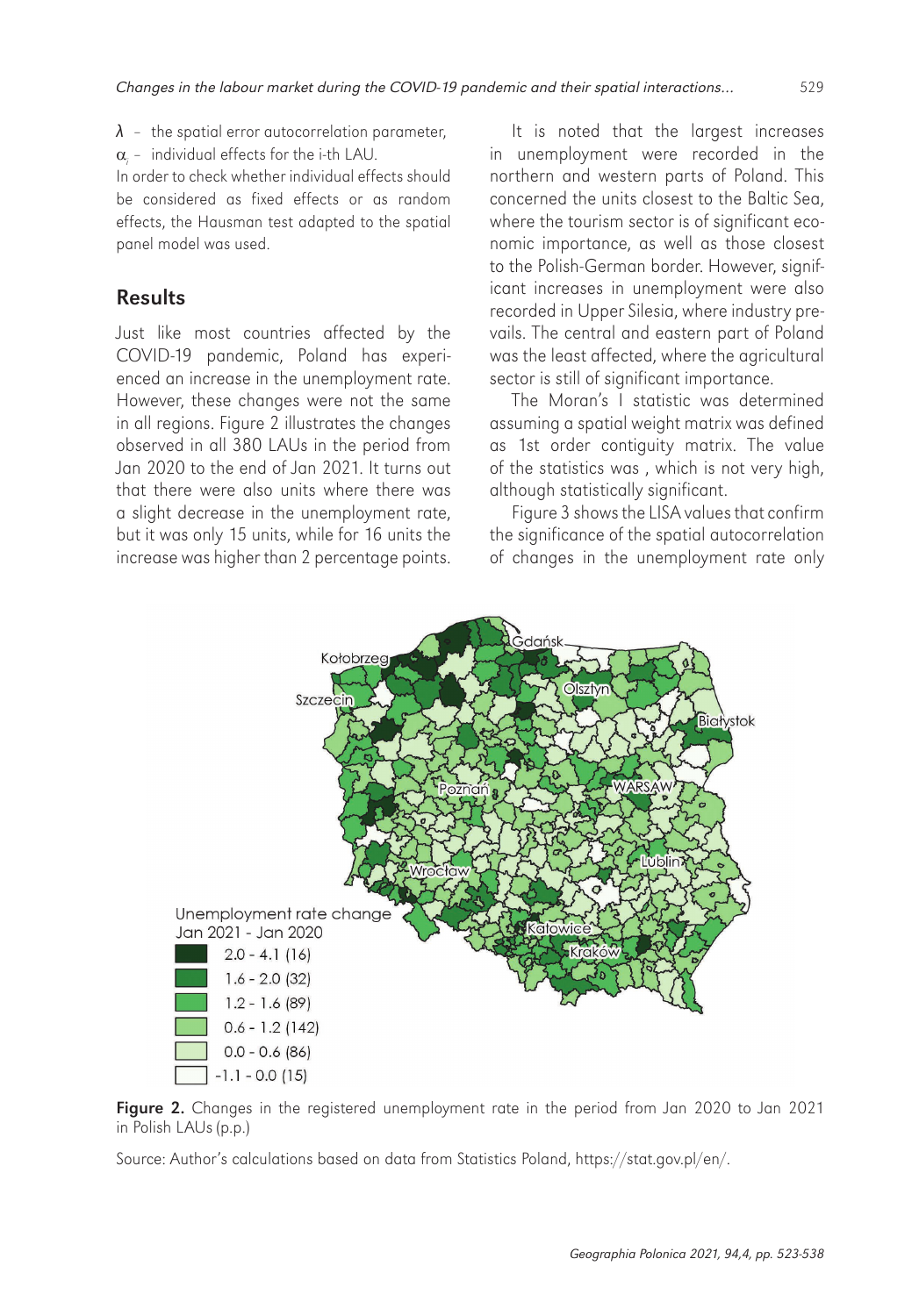

Figure 3. LISA (Local Indicator of Spatial Association) for changes in the unemployment rate in Polish LAUs during a pandemic

Source: Author's calculations based on data from Statistics Poland,<https://stat.gov.pl/en/>.

in a few units. The regions in which the high values of the increase in unemployment in given locations contributed to the increase in unemployment in neighbouring units were marked in red. This concerned the areas of north-west Poland related to tourism, but also industrial Upper Silesia. Thus, the spatial spillovers of negative changes was significant in those areas where the highest increases in unemployment were recorded. While blue marks the areas where the positive autocorrelation concerned low increases in unemployment. As can be seen, this was the case in units that experienced increases in unemployment to a lesser extent. In the areas where the high-high relation was identified, it can be assumed that the improvement of the situation on the labour market requires the implementation of recovery measures not only in a given unit that experienced the highest unemployment increases, but also in neighbouring units.

In January 2021, compared to January 2020, the number of registered unemployed in Poland increased by 18.2%. That increase

was the result of a 21.1% increase in the number of unemployed men and only a 15.8% increase in the number of unemployed women. It can therefore be concluded that dismissals concerned more the sectors in which more men were employed than women. And which may lead to the conclusion that the work performed by women turned out to be more necessary during the pandemic, because mainly women work in such sectors as health, education, trade, and other services, and these sectors turned out to be key to maintaining functioning of society and economy in the period of a pandemic and the containment measures.

The higher share of employed women over men in 2019 was recorded in such sections as: education, human health and social work activities, public administration and defence; compulsory social security but also accommodation and food services financial and insurance activities as well as other services. It can be expected that sectors such as education, health care, social work and other services are the areas where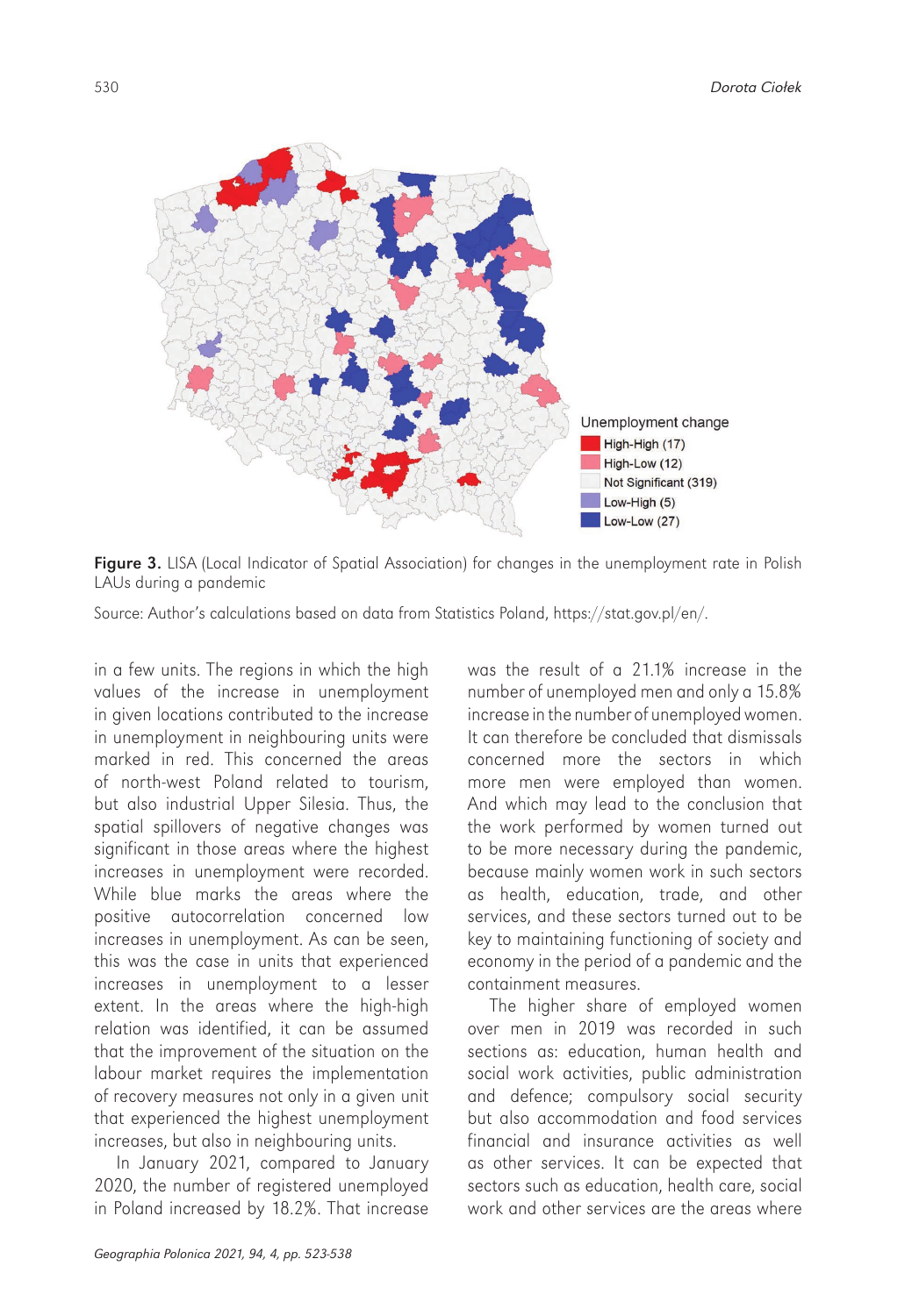employment should not have decreased. While the accommodation and food services sector, so the tourism sector, is probably the hardest hit.

The final stage of the analysis focused on econometric modelling. Firstly, the crosssectional models were estimated in which the dependent variable was the change in the overall unemployment rate in the period Jan 2020 – Jan 2021. Table 1 presents the estimations results of models taking into account various types of spatial interactions: the Spatial Autoregressive Model (M1),

the Spatial Error Model (M2), the model with spatial autoregression and spatial error autocorrelation (M3), the Spatial Durbin Model (M4) and Spatial Durbin Error Model (M5). The analysis take into account the robust standard errors of estimated parameters.

Taking into account both the values of the AIC criterion as well as the results of the Wald of spatial terms test, it can be concluded that among the presented models, the SEM model is the most adequate. Moreover, it turns out that in the Durbin type models both the explanatory variables from the neighbouring

Table 1. Estimates of the different cross-sectional spatial models for changes in LAUs' unemployment rates during the pandemic

| Variables                      | Dependent: change of unemployment rate |                        |                        |                        |                        |  |  |  |
|--------------------------------|----------------------------------------|------------------------|------------------------|------------------------|------------------------|--|--|--|
|                                | M1                                     | M <sub>2</sub>         | M <sub>3</sub>         | M4                     | M <sub>5</sub>         |  |  |  |
| Big_cities                     | $-0.682***$<br>(0.202)                 | $-0.724***$<br>(0.203) | $-0.709***$<br>(0.204) | $-0.698***$<br>(0.202) | $-0.678***$<br>(0.204) |  |  |  |
| Big_city_neigh                 |                                        |                        |                        | 0.494<br>(0.573)       | 0.312<br>(0.591)       |  |  |  |
| Medium cities                  | $-0.172$<br>(0.117)                    | $-0.283$<br>(0.117)    | $-0.240*$<br>(0.126)   | $-0.185$<br>(0.121)    | $-0.205$<br>(0.324)    |  |  |  |
| Serv share                     | $0.019***$<br>(0.003)                  | $0.018***$<br>(0.003)  | $0.018***$<br>(0.003)  | $0.018***$<br>(0.003)  | $0.017***$<br>(0.003)  |  |  |  |
| Serv_share_neigh               |                                        |                        |                        | $-0.002$<br>(0.003)    | 0.003<br>(0.002)       |  |  |  |
| Spatial lag                    | $0.181***$<br>(0.065)                  |                        | 0.078<br>(0.099)       | $0.212**$<br>(0.091)   |                        |  |  |  |
| Spatial error                  |                                        | $0.264***$<br>(0.089)  | 0.183<br>(0.132)       |                        | $0.261***$<br>(0.090)  |  |  |  |
| Constant                       | 0.098<br>(0.124)                       | $0.284**$<br>(0.130)   | 0.206<br>(0.150)       | 0.149<br>(0.136)       | 0.202<br>(0.152)       |  |  |  |
| Observations                   | 380                                    | 380                    | 380                    | 380                    | 380                    |  |  |  |
| <b>AIC</b>                     | 663.28                                 | 662.29                 | 663.84                 | 666.38                 | 663.55                 |  |  |  |
| Wald: spatial terms<br>p-value | 7.600<br>0.006                         | 8.690<br>0.003         | 8.250<br>0.016         | 8.390<br>0.039         | 11.230<br>0.011        |  |  |  |
| Pseudo $R^2$                   | 0.116                                  | 0.116                  | 0.118                  | 0.117                  | 0.123                  |  |  |  |
| Chi <sup>2</sup><br>p-value    | 56.940<br>0.000                        | 36.160<br>0.000        | 39.990<br>0.000        | 57.150<br>0.000        | 39.300<br>0.000        |  |  |  |

Source: Author's calculations.

Notes: Robust standard errors in parentheses; \*\*\*  $p < 0.01$ , \*\*  $p < 0.05$ , \*  $p < 0.1$ ; Spatial Models with the 1st order contiguity queen matrix; Maximum Likelihood Estimation.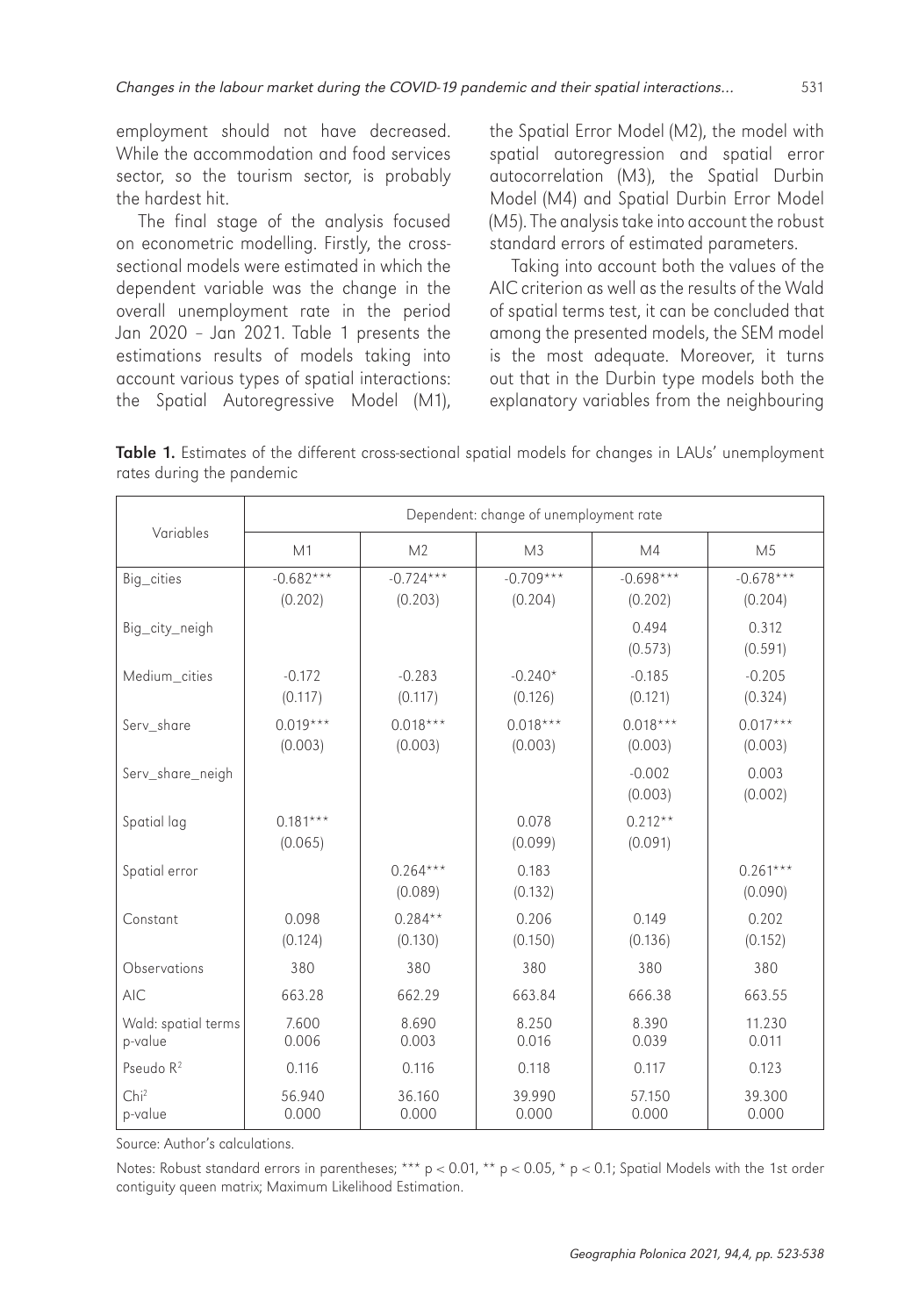locations did not have a statistically significant influence on the changes in the unemployment rate. Contrary to intuitive expectations, the location of the poviat near a large city turned out to be irrelevant.

The next conclusion from the obtained results is the confirmation of the significant spatial interactions between LAUs in terms of changes in unemployment observed during the pandemic, previously proven with the help of LISA. The positive estimates of the spatial lag parameter mean that the changes in the unemployment rate that took place in neighbouring units significantly affected the changes in unemployment in a given unit and it was a positive correlation. On average, while neighbours recorded a significant increase in unemployment, it coincided with an increase in unemployment in a given unit, and on the other hand, when neighbours experienced a lower increase in unemployment, this increase was also lower in that unit. A positive estimate of the spatial error autocorrelation parameter was also obtained, which means a positive correlation of disturbances in the neighbouring regions with changes in the unemployment rate in a given poviat.

Each spatial specification of the model showed that the growths of unemployment rate were significantly smaller in large cities

| Table 2. Estimates of the cross-sectional SEM model for changes in unemployment rates with different |  |  |  |  |  |
|------------------------------------------------------------------------------------------------------|--|--|--|--|--|
| variables of employment structure                                                                    |  |  |  |  |  |

|                                     | Dependent: change of unemployment rate |                       |                       |  |  |  |
|-------------------------------------|----------------------------------------|-----------------------|-----------------------|--|--|--|
| Variables                           | M6                                     | M <sub>7</sub>        | M8                    |  |  |  |
| Big_cities                          | $-0.342$<br>(0.239)                    | $-0.296*$<br>(0.173)  | $-0.321*$<br>(0.180)  |  |  |  |
| Medium_cities                       | $-0.050$<br>(0.109)                    | $-0.054$<br>(0.098)   | $-0.016$<br>(0.099)   |  |  |  |
| LKIS_share                          | $0.024***$<br>(0.00)                   |                       |                       |  |  |  |
| KIS_share                           | 0.001<br>(0.030)                       |                       |                       |  |  |  |
| LKIS_women                          |                                        | $0.028***$<br>(0.006) |                       |  |  |  |
| LKIS_men                            |                                        |                       | $0.018***$<br>(0.005) |  |  |  |
| Constant                            | $0.631***$<br>(0.093)                  | $0.572***$<br>(0.094) | $0.736***$<br>(0.450) |  |  |  |
| Spatial error                       | $0.316***$<br>(0.087)                  | $0.278***$<br>(0.089) | $0.352***$<br>(0.085) |  |  |  |
| Observations                        | 380                                    | 380                   | 380                   |  |  |  |
| <b>AIC</b>                          | 673.45                                 | 669.64                | 676.91                |  |  |  |
| Wald test: spatial terms<br>p-value | 13.320<br>0.000                        | 9.820<br>0.002        | 17.240<br>0.000       |  |  |  |
| Pseudo R <sup>2</sup>               | 0.084                                  | 0.097                 | 0.060                 |  |  |  |
| Chi <sup>2</sup><br>p-value         | 24.230<br>0.000                        | 27.550<br>0.000       | 17.650<br>0.001       |  |  |  |

Source: Author's calculations.

Notes: Same as table 1.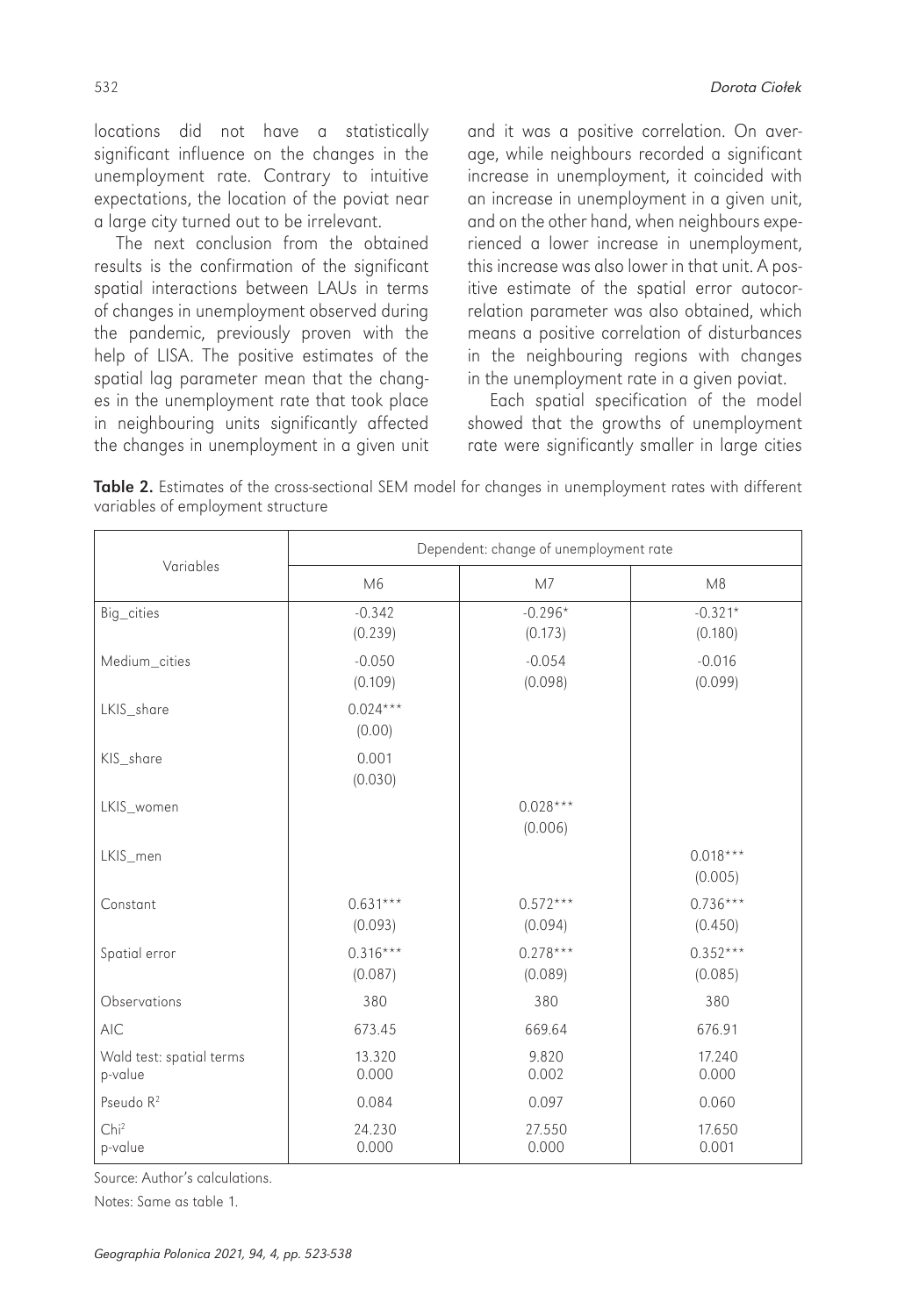as compared to rural poviats, while changes in unemployment in medium-sized cities did not differ statistically significantly from those in poviats without cities ortowns. It also turned out that higher employment shares in the overall service sector significantly contributed to higher increases in the unemployment rate in Polish LAUs during the pandemic.

In order to answer the question of how significant the shares in various types of services were, in subsequent model specifications shares in less knowledge intensive services (LKIS) and knowledge intensive services (KIS) were taken into account (M6). For LKIS, the importance of ratios of women and men employed in these sectors was also analysed (M7 and M8). The subsequent columns of Table 2 present the estimates.

Analysing the importance of the employment structure, it turned out that it was influential factor for the increase in unemployment. As was shown in Table 1, the share of services higher by one percentage point was responsible for about 0.02 percentage point increase in unemployment, controlling the kind of the LAU and spatial interactions. Itwas also found that the share of employment in less knowledge intensive services was more significant than the share of KIS employment. The impact of the share in KIS was not statistically significant in the analysed period. Another finding is that the higher share of female employment in LKIS contributed to a greater increase in unemployment than the share of male employment in LKIS. Thus, in those regions where the share of women working in traditional service sectors was higher, there was a significantly greater increase in unemployment during the pandemic.

Since the aim of the analysis was also to check whether the containment measures introduced by the government contributed to the increase of unemployment, it was necessary to carry out spatial-temporal modelling on monthly data. Table 3 presents the results of the estimation of the relevant panel models. Taking into account both the values of the AIC criterion, the results of significance tests as well as Hausman

test the panel SEM model with random effects was selected as the most adequate in the studied relationship. (Due to space saving reasons, not all estimation results are presented in the Table 3.) This means that random, unobserved factors that contributed to the increase in unemployment in the units in which they occurred also had a significant impact on the increase in the unemployment rate in neighbouring units (positive spatial error correlation).

As in the cross-sectional model, a significant positive relation was proved between the share of employment in services and an increase in the unemployment rate. Previously, the significance of a city or town in the LAU was not unequivocally significant, while analysing monthly data, it turned out that unemployment increases in large cities, but also in units with middle-size cities, was significantly lower than in rural LAUs. This may mean that rural areas, despite perhaps a lower incidence of the disease caused by SARS-CoV-2, have experienced a greater degree of negative indirect, unobvious effects of the pandemic.

And the final findings concern the influence of the severity and timing of the containment measures. The consecutive specifications in Table 3 take into account the impact of the lockdown imposed in the previous months from the one month lag to the six month lag. As might be expected, one month after the imposition of lockdown, it did not have a significant impact on the unemployment rate, but the effect was observed already after the next month. The strongest effect of the containment measures in the form of an increase in unemployment was observed three months after the imposition. Whereas, after six months this effect was significantly smaller. Such conclusions result not only from the significance and magnitude of the parameter estimates at successive lags of the lockdown variable, but also from the value of the AIC information criterion. The lowest AIC value was obtained for the model with a three periods lag.

In addition, Table 3 also presents the standard deviation of the panel individual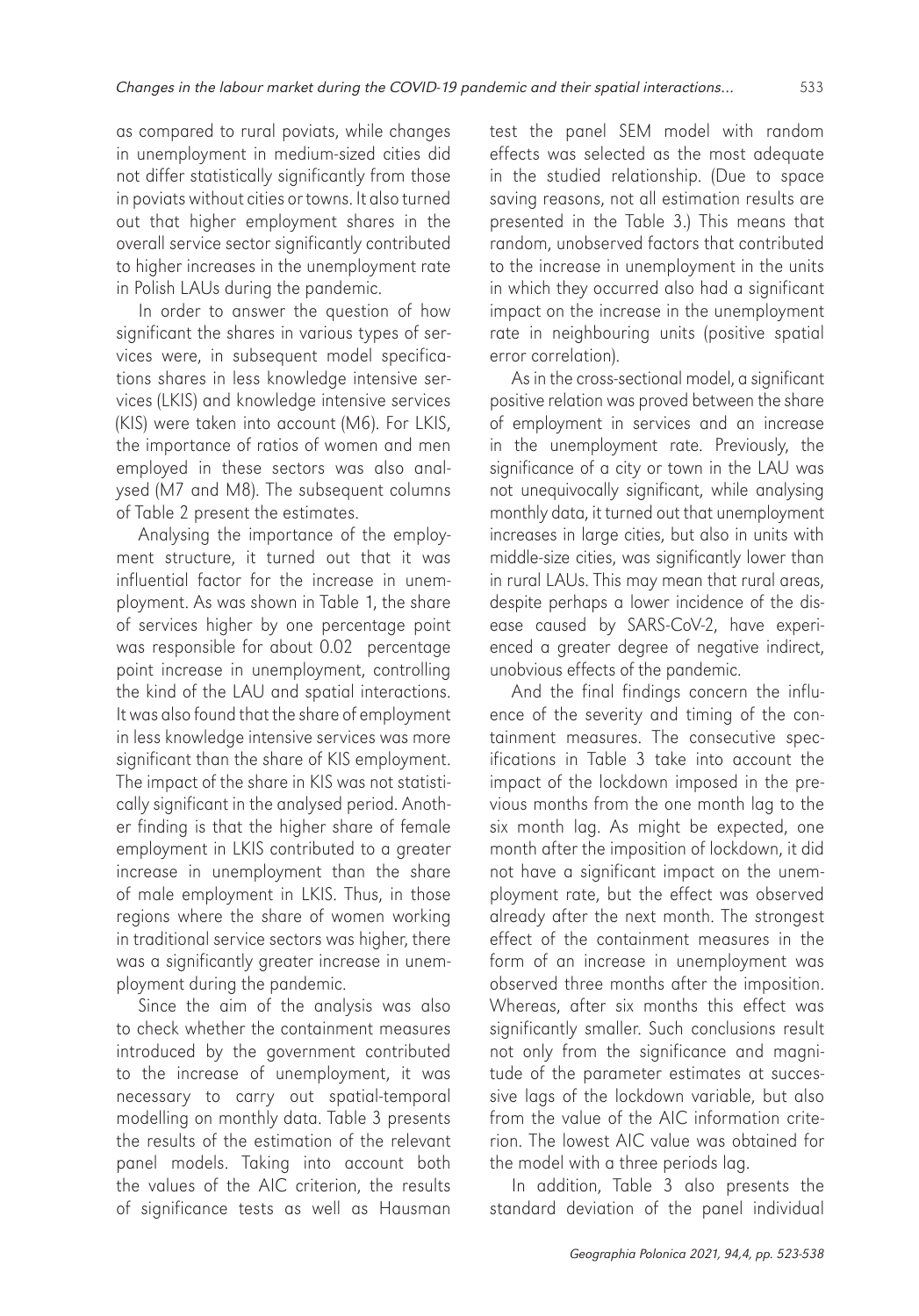|                                | Dependent: change of unemployment rate |                        |                        |                        |                        |                        |  |  |  |
|--------------------------------|----------------------------------------|------------------------|------------------------|------------------------|------------------------|------------------------|--|--|--|
| Variables                      | M <sup>9</sup>                         | M10                    | M11                    | M <sub>12</sub>        | M13                    | M14                    |  |  |  |
| Big_cities                     | $-0.569***$<br>(0.176)                 | $-0.587***$<br>(0.177) | $-0.594***$<br>(0.177) | $-0.586***$<br>(0.177) | $-0.581***$<br>(0.177) | $-0.576***$<br>(0.176) |  |  |  |
| Medium cities                  | $-0.237**$<br>(0.108)                  | $-0.234**$<br>(0.107)  | $-0.233**$<br>(0.106)  | $-0.234**$<br>(0.107)  | $-0.235**$<br>(0.107)  | $-0.235**$<br>(0.107)  |  |  |  |
| Services_share                 | $0.733**$<br>(0.302)                   | $0.789***$<br>(0.298)  | $0.808***$<br>(0.297)  | $0.787***$<br>(0.298)  | $0.770**$<br>(0.300)   | $0.756**$<br>(0.300)   |  |  |  |
| lockdown t-1                   | 0.000<br>(0.001)                       |                        |                        |                        |                        |                        |  |  |  |
| lockdown t-2                   |                                        | $0.006***$<br>(0.000)  |                        |                        |                        |                        |  |  |  |
| lockdown t-3                   |                                        |                        | $0.007***$<br>(0.000)  |                        |                        |                        |  |  |  |
| lockdown t-4                   |                                        |                        |                        | $0.005***$<br>(0.000)  |                        |                        |  |  |  |
| lockdown t-5                   |                                        |                        |                        |                        | $0.004***$<br>(0.000)  |                        |  |  |  |
| lockdown t-6                   |                                        |                        |                        |                        |                        | $0.003***$<br>(0.000)  |  |  |  |
| Spatial error                  | $0.671***$<br>(0.017)                  | $0.607***$<br>(0.019)  | $0.585***$<br>(0.020)  | $0.610***$<br>(0.019)  | $0.629***$<br>(0.018)  | $0.645***$<br>(0.018)  |  |  |  |
| Constant                       | $0.796***$<br>(0.141)                  | $0.442***$<br>(0.134)  | $0.459***$<br>(0.132)  | $0.554***$<br>(0.133)  | $0.621***$<br>(0.134)  | $0.677***$<br>(0.135)  |  |  |  |
| sigma_u                        | $0.474***$<br>(0.018)                  | $0.475***$<br>(0.018)  | $0.475***$<br>(0.018)  | $0.475***$<br>(0.018)  | $0.474***$<br>(0.018)  | $0.474***$<br>(0.018)  |  |  |  |
| sigma_e                        | $0.361***$<br>(0.004)                  | $0.355***$<br>(0.004)  | $0.352***$<br>(0.004)  | $0.354***$<br>(0.004)  | $0.356***$<br>(0.004)  | $0.358***$<br>(0.004)  |  |  |  |
| Observations                   | 3,800                                  | 3,800                  | 3,800                  | 3,800                  | 3,800                  | 3,800                  |  |  |  |
| No of groups                   | 380                                    | 380                    | 380                    | 380                    | 380                    | 380                    |  |  |  |
| <b>AIC</b>                     | 4447.22                                | 4273.72                | 4202.77                | 4260.54                | 4312.70                | 4359.53                |  |  |  |
| Wald: spatial terms<br>p-value | 1555.08<br>0.000                       | 1025.88<br>0.000       | 889.22<br>0.000        | 1044.00<br>0.000       | 1184.82<br>0.000       | 1314.18<br>0.000       |  |  |  |
| Pseudo R <sup>2</sup>          | 0.0338                                 | 0.0843                 | 0.0995                 | 0.0841                 | 0.07                   | 0.057                  |  |  |  |
| Chi <sup>2</sup><br>p-value    | 11.11<br>0.000                         | 203.7<br>0.000         | 291.45<br>0.000        | 216.76<br>0.000        | 154.84<br>0.000        | 102.57<br>0.000        |  |  |  |

Table 3. Estimates of the panel SEM for changes in LAUs' unemployment rates during ten months of the pandemic – impact of containment measures

Source: Author's calculations.

Notes: Standard errors in parentheses; \*\*\* p < 0.01, \*\* p < 0.05, \* p < 0.1; Spatial Error Panel Model with random effects and the 1st order contiguity queen matrix; Maximum Likelihood Estimation; sigma\_u reflects the significance of differences in random individual effects for LAUs, while sigma\_e means the significance of the random noise differences.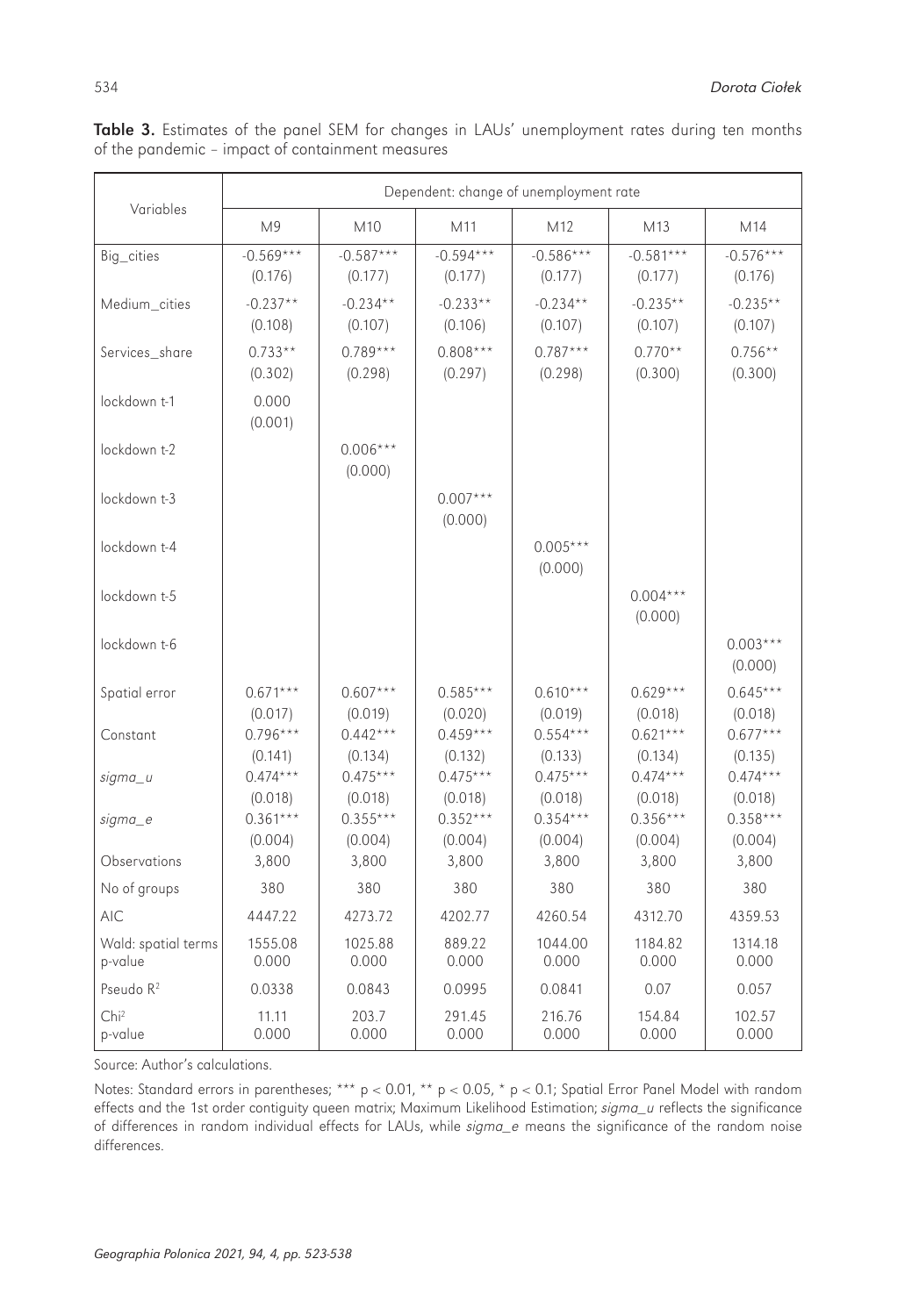effects (sigma\_u) and the standard deviation of the disturbances (sigma e). As the panel models are estimated as random effects specifications, the random error includes both individual effects and random noise. The obtained values of sigma\_u and sigma\_e mean that the random variability resulting from the individual specificity of the units is greater than the random variability not explained by the model.

## **Conclusions**

The presented research analyses one of the indirect effects of the SARS-CoV-2 pandemic, which could be observed after about ten months of struggle. From the results of analyses presented by various international institutions, it is already known that one of the most important negative effects is the increase of unemployment in most countries around the world. Poland has also experienced this problem, although so far it seems to be slightly less than other countries at a comparable level of development. However, the picture observed from the whole country level is always slightly different than what is noticeable at the regional or local level.

It was confirmed that unemployment increased significantly in most local administrative units in Poland. However, not all units were affected to the same extent. The structure of employment, and more specifically the share of employment in services, had a significant impact on the observed increases in unemployment resulting from the pandemic and the related containment measures. Similar results were also obtained by Meinen and Serafini (2021) where the intra-country regional variations in the labour market impact of the pandemic were analysed. They finds that the different economic impact across regions cannot be explained solely by the spread of infections. Moreover, the share of employment in less knowledge intensive services had a greater impact than in knowledge intensive services. Similarly, other research shows that the employment losses were disproportionately concentrated among smaller firms and lower wage workers (Adams-Prassl et al., 2020; Cajner et al., 2020). Therefore, much of the fiscal stimulus implemented during the early part of the recession was targeted towards these groups.

And on the other hand, a greater share of women working in services was related to a greater increase in the unemployment rate than in the case of men working in services. The fact that the observed effect is not so clear-cut may be the result of the fact that women are both more likely to work in occupations related to work at home and more often to work in occupations related to physical proximity. At the same time, it is possible to expect that women have experienced sharp employment losses both because their employment is concentrated in heavily affected sectors such as restaurants, and due to increased childcare needs caused by school and day-care closures, preventing many women from working. Hence, it can be expected that the employment effects of broad social distancing policies on women may be less severe, but later integration into the economy may be more difficult, which was already suggested in the researches by Mongey and Weinberg (2020) and Alon et al. (2020). Such findings may indicate the need for targeted state aid aimed at economic recovery after the pandemic. The point is for this aid to focus the sectors of traditional services and to a greater extent women than men.

The analysis of spatial interactions between labour markets of LAUs showed that the observed increases in unemployment in neighbouring units had a significant impact on each other. Also, the unobservable factors and disturbances influencing the unemployment of the neighbours also did significantly affect the workforce in a given unit. Noting such significant spatial interdependencies between LAUs means that the improvement of the situation on the labour market requires the implementation of recovery measures not only in the units that experienced the highest unemployment increases, but also in neighbouring units. On the other hand,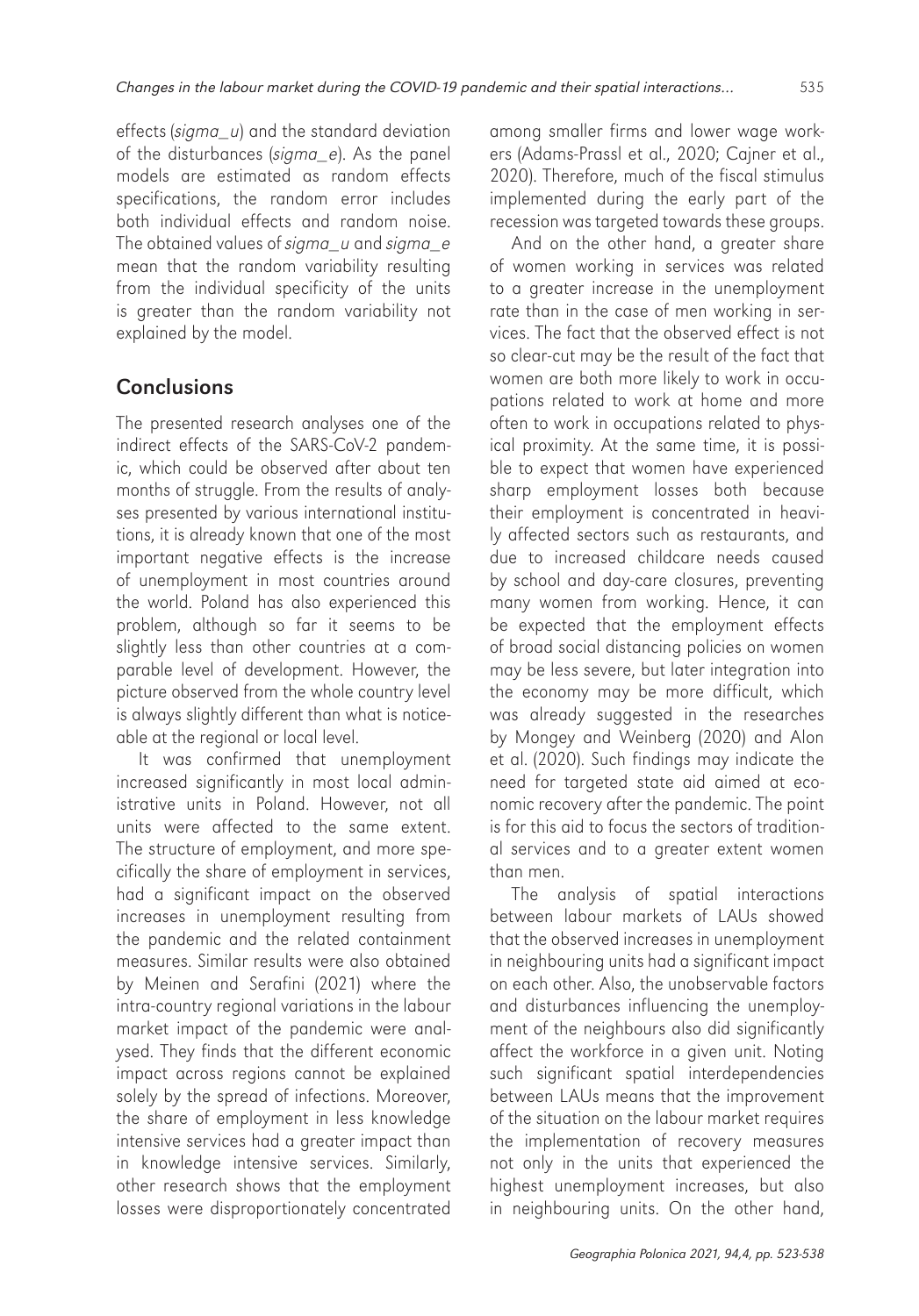the significant impact of the employment structure in neighbouring units (especially in services) on changes in unemployment in Polish LAUs was not confirmed. Also, the proximity of a large city did not matter in this context. Probably such results are caused by the fact that the analysed changes are short-term in nature.

The study also managed, to some extent, to capture the shift in time of the impact of containment measures. Both the moment of introduction and the severity of lockdown were taken into account. The strongest effect of the containment measures in the form of an increase in unemployment was observed three months after the imposition. Whereas, after six months this effect was significantly smaller. Perhaps this is due to the fact that the Polish labour law requires a three-month

536 Dorota Ciołek

notice period when dismissing employees employed under an employment contract. Moreover, the programmes of government institutions aimed at providing financial support to enterprises in order to limit the reduction of employment were also important.

The first post-pandemic recovery plans are already under development, such as (World Bank, 2020b). The presented results indicate the need to conduct research of this type, which can provide important indications as to the assumptions of the reconstruction and development plans in the coming years.

#### Editors' note:

Unless otherwise stated, the sources of tables and figures are the author's, on the basis of her own research.

### References

Adams-Prassl, A., Boneva, T., Golin, M., Rauh, C. (2020). Inequality in the impact of the coronavirus shock: Evidence from real time surveys. Journal of Public Economics, 189, 104245. https://doi.org/10.1016/j.jpubeco.2020.104245

Alfaro, L., Chari, A., Greenland, A., Schott, P. (2020). Aggregate and firm-level stock returns during pandemics, in real time (No. 26950). National Bureau of Economic Research. https://doi.org/10.3386/w26950

Alon, T., Doepke, M., Olmstead-Rumsey, J., Tertilt, M. (2020). This time it's different: The role of women's employment in a pandemic recession (No. 13562). National Bureau of Economic Research. https://doi.org/10.3386/w27660

Anselin, L. (1988). Spatial econometrics: Methods and models. Dordrecht, Netherlands: Springer Science & Business Media.

Anselin, L. (1995). Local indicators of spatial association – LISA. Geographical Analysis, 27(2), 93-115. https://doi.org/10.1111/j.1538-4632.1995.tb00338.x

- Anselin, L., Bera, A.K., Florax, R., Yoon, M.J. (1996). Simple diagnostic tests for spatial dependence. Regional Science and Urban Economics, 26(1), 77-104. [https://doi.org/10.1016/0166-0462\(95\)02111-6](https://doi.org/10.1016/0166-0462(95)02111-6)
- Baltagi, B.H., Song, S.H., Koh, W. (2003). Testing panel data regression models with spatial error correlation. Journal of Econometrics, 117(1), 123-150. [https://doi.org/10.1016/S0304-4076\(03\)00120-9](https://doi.org/10.1016/S0304-4076(03)00120-9)

Bartik, A.W., Bertrand, M., Lin, F., Rothstein, J., Unrath, M. (2020). Measuring the labor market at the onset of the COVID-19 crisis (No. 27613). National Bureau of Economic Research. https://doi.org/10.3386/w27613

Buera, F.J., Fattal-Jaef, R.N., Neumeyer, P.A., Shin, Y. (2020). The economic ripple effects of COVID-19 (No. 9631). National Bureau of Economic Research.<https://doi.org/10.3386/w28704>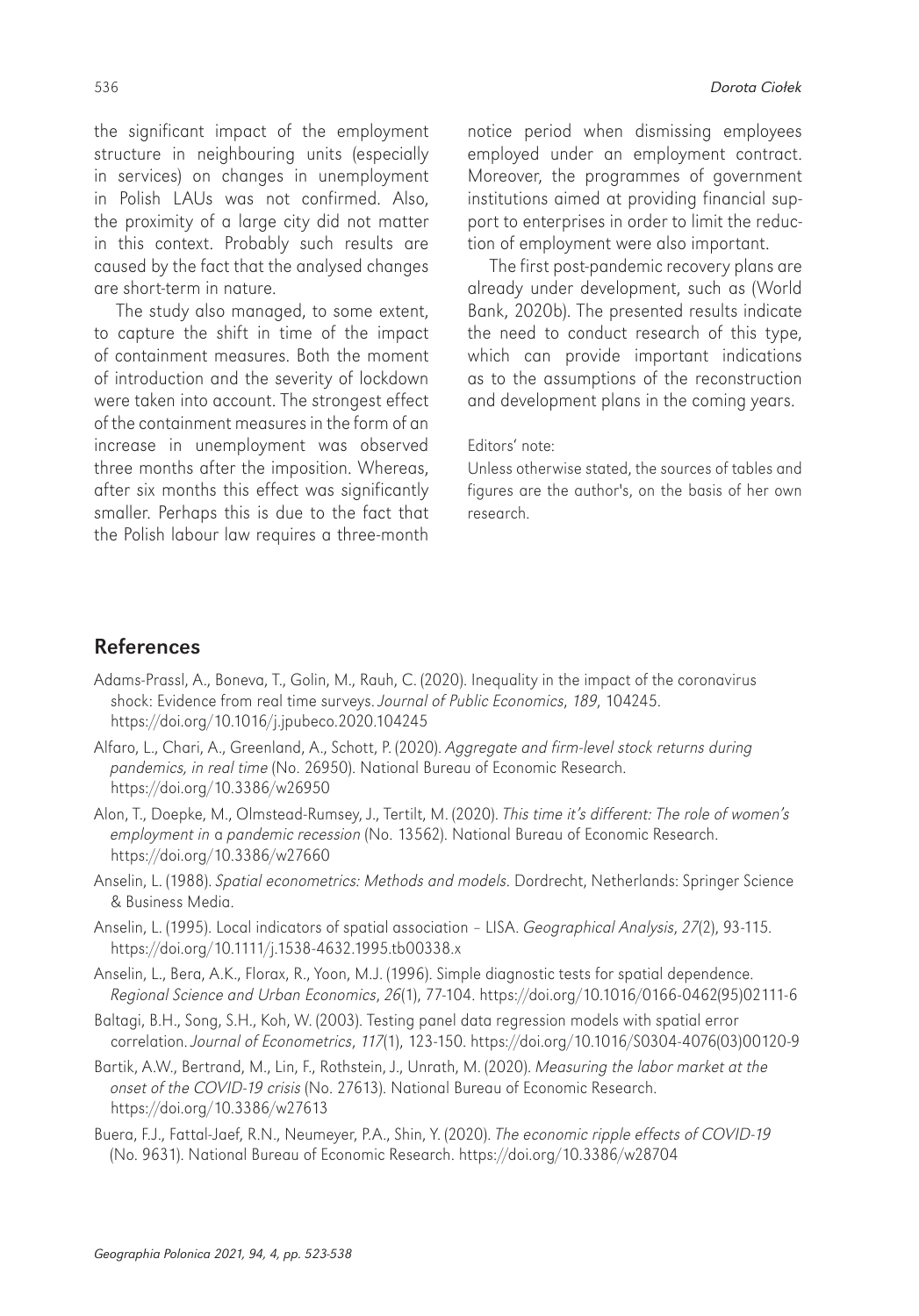- Cajner, T., Crane, L.D., Decker, R.A., Grigsby, J., Hamins-Puertolas, A., Hurst, E., Kurz, C., Yildirmaz, A. (2020). The U.S. labor market during the beginning of the pandemic recession (No. 27159). National Bureau of Economic Research. https://doi.org/10.3386/w28704
- Carvalho, V.M., Hansen, S., Ortiz, Á., Garcia, J.R., Rodrigo, T., Rodriguez Mora, S., Ruiz de Aguirre, P. (2020). Tracking the COVID-19 crisis with high-resolution transaction data. CEPR Discussion Paper No. DP14642. https://cepr.org/active/publications/discussion\_papers/dp.php?dpno=14642
- Christiano, L.J., Eichenbaum, M.S., Trabandt, M. (2015). Understanding the great recession. American Economic Journal: Macroeconomics, 7, 110-167. https://doi.org/10.1257/mac.20140104
- Coibion, O., Gorodnichenko, Y., Weber, M. (2020). Labor markets during the COVID-19 crisis: A preliminary view (No. 27017). National Bureau of Economic Research. https://doi.org/10.3386/w27017
- Congressional Research Service. (2021). Unemployment rates during the COVID-19 pandemic: In brief. Washington: Congressional Research Service.
- Dingel, J.I., Neiman, B. (2020). How many jobs can be done at home? Journal of Public Economics, 189, 104235. https://doi.org/10.1016/j.jpubeco.2020.104235
- Eichenbaum, M.S., Rebelo, S., Trabandt, M. (2020). The macroeconomics of the epidemics (No. 26882). National Bureau of Economic Research. https://doi.org/10.3386/w26882
- Elhorst, J.P. (2014). Spatial econometrics. from cross-sectional data to spatial panels. Springer Briefs in Regional Science. Berlin, Heidelberg: Springer Berlin Heidelberg. https://doi.org/10.1007/978-3-642-40340-8
- ESPON. (2020). Geography of COVID-19 outbreak and first policy answers in European regions and cities. Luxembourg. [15 March 2021] https://www.espon.eu/geocov
- EUROSTAT. (2020). COVID-19 labour effects across the income distribution Statistics Explained. [13 March 2021] https://ec.europa.eu/eurostat/statistics-explained/index.php?title=COVID-19\_ labour\_effects\_across\_the\_income\_distribution
- EUROSTAT. (2021). Labour market in the light of the COVID 19 pandemic quarterly statistics Statistics Explained. [15 March 2021] https://ec.europa.eu/eurostat/statistics-explained/index.php?title=Labour\_ market\_in\_the\_light\_of\_the\_COVID\_19\_pandemic\_-\_quarterly\_statistics
- Faria-e-Castro, M. (2021). Fiscal policy during a pandemic. Working Paper (No. 2020-006G). <https://doi.org/10.20955/wp.2020.006>
- Hale, T., Angrist, N., Goldszmidt, R., Kira, B., Petherick, A., Phillips, T., Webster, S., Cameron-Blake, E., Hallas, L., Majumdar, S., Tatlow, H. (2021). A global panel database of pandemic policies (Oxford COVID-19 Government Response Tracker). Nature Human Behaviour, 5(4), 529-538. https://doi.org/10.1038/s41562-021-01079-8
- Hoynes, H., Miller, D.L., Schaller, J. (2012). Who suffers during recessions? Journal of Economic Perspectives, 26(3), 27-48. https://doi.org/10.1257/jep.26.3.27
- ILO. (2021). Latest labour market developments. [10 March 2021] https://www.ilo.org/global/research/global-reports/weso/2021/WCMS\_795453/lang--en/index.htm
- Juranek, S., Paetzold, J., Winner, H., Zoutman, F. (2020). Labor market effects of COVID-19 in Sweden and its neighbors: Evidence from Novel Administrative Data. NHH Dept. of Business and Management Science Discussion Paper, (2020/8). https://doi.org/10.2139/ssrn.3660832
- Kahn, L.B., Lange, F., Wiczer, D.G. (2020). Labor demand in the time of COVID-19: Evidence from vacancy postings and UI claims (No. w27061). National Bureau of Economic Research. https://doi.org/10.3386/w27061
- Kapička, M., Rupert, P. (2020). Labor markets during pandemics. [11 May 2021] http://www.covid-19-research-conduit.org/wp-content/uploads/2020/04/Kapička\_Rupert\_Epidemics\_latest.pdf